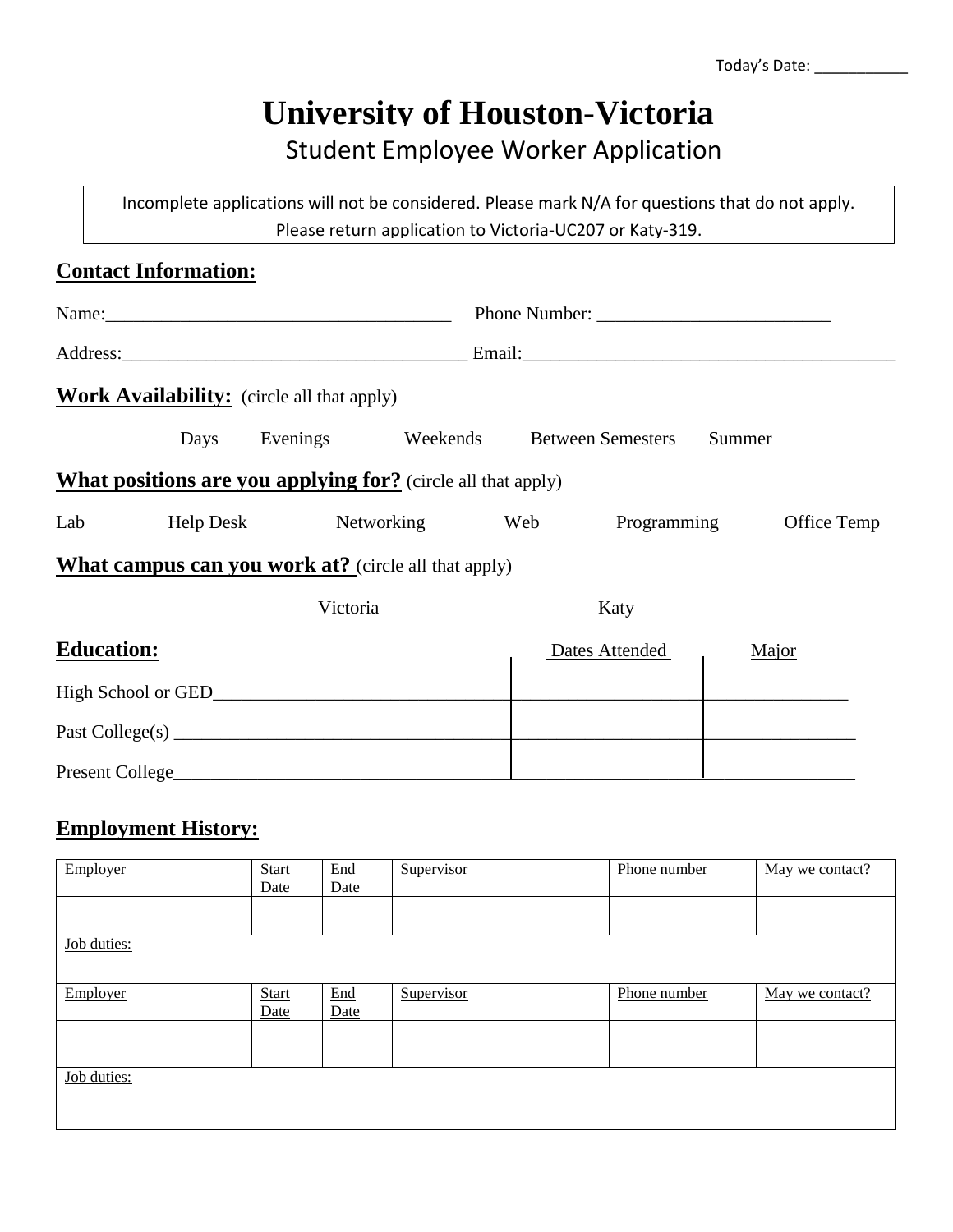#### **Experience:**

Please indicate your level of knowledge:

|                                                                                                | Little | Average   | <b>Advanced</b> | N/A |  |  |  |
|------------------------------------------------------------------------------------------------|--------|-----------|-----------------|-----|--|--|--|
| <b>Microsoft Office</b>                                                                        |        |           |                 |     |  |  |  |
| Mac OS                                                                                         |        |           |                 |     |  |  |  |
| <b>Window OS</b>                                                                               |        |           |                 |     |  |  |  |
| <b>Web page building</b>                                                                       |        |           |                 |     |  |  |  |
| <b>Windows Server</b>                                                                          |        |           |                 |     |  |  |  |
| <b>Audio/Video</b>                                                                             |        |           |                 |     |  |  |  |
| <b>Networking</b>                                                                              |        |           |                 |     |  |  |  |
| Please elaborate on your experience in the following fields:                                   |        |           |                 |     |  |  |  |
|                                                                                                |        |           |                 |     |  |  |  |
|                                                                                                |        |           |                 |     |  |  |  |
|                                                                                                |        |           |                 |     |  |  |  |
|                                                                                                |        |           |                 |     |  |  |  |
|                                                                                                |        |           |                 |     |  |  |  |
|                                                                                                |        |           |                 |     |  |  |  |
| <b>Current Class Schedule:</b><br><b>Monday</b><br><b>Tuesday</b><br><b>Thursday</b><br>Friday |        |           |                 |     |  |  |  |
|                                                                                                |        | Wednesday |                 |     |  |  |  |
|                                                                                                |        |           |                 |     |  |  |  |
|                                                                                                |        |           |                 |     |  |  |  |
|                                                                                                |        |           |                 |     |  |  |  |

University Center 207; 3007 N. Ben Wilson, Victoria, TX, 77901; Tech Support Desk: 361-570-4399 Katy 319; 2002 W. Grand Parkway N. Bld 2, Katy, TX, 77449; Katy Tech Support: 281-396-3796